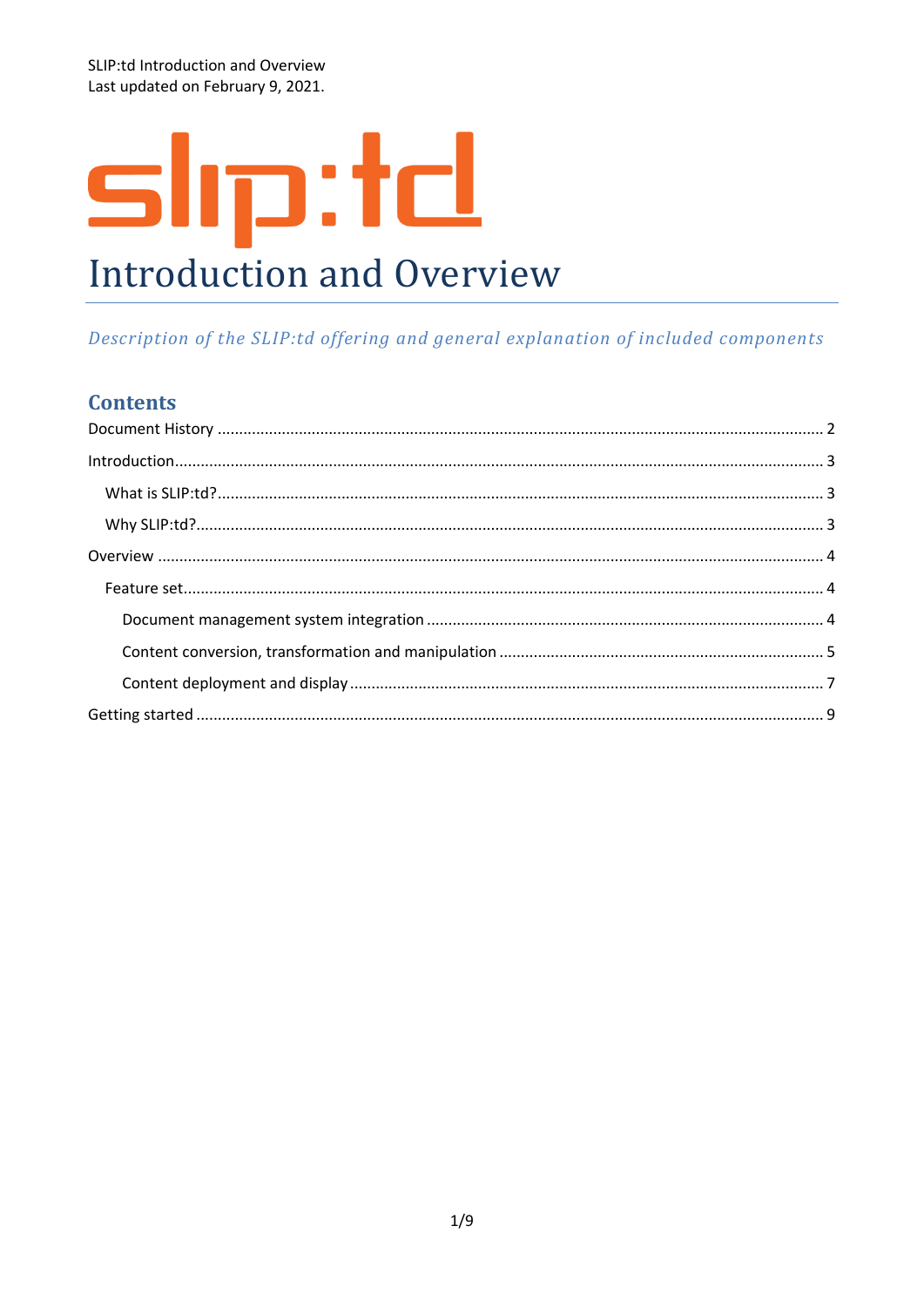SLIP:td Introduction and Overview Last updated on February 9, 2021.

# <span id="page-1-0"></span>**Document History**

| <b>Date</b>        | <b>Description</b>                                         |
|--------------------|------------------------------------------------------------|
| September 1, 2011  | Started document.                                          |
| September 13, 2011 | Version 1.                                                 |
| February 27, 2012  | Added search.                                              |
| February 28, 2012  | Added information on CAS: Upgrade Word Document converter. |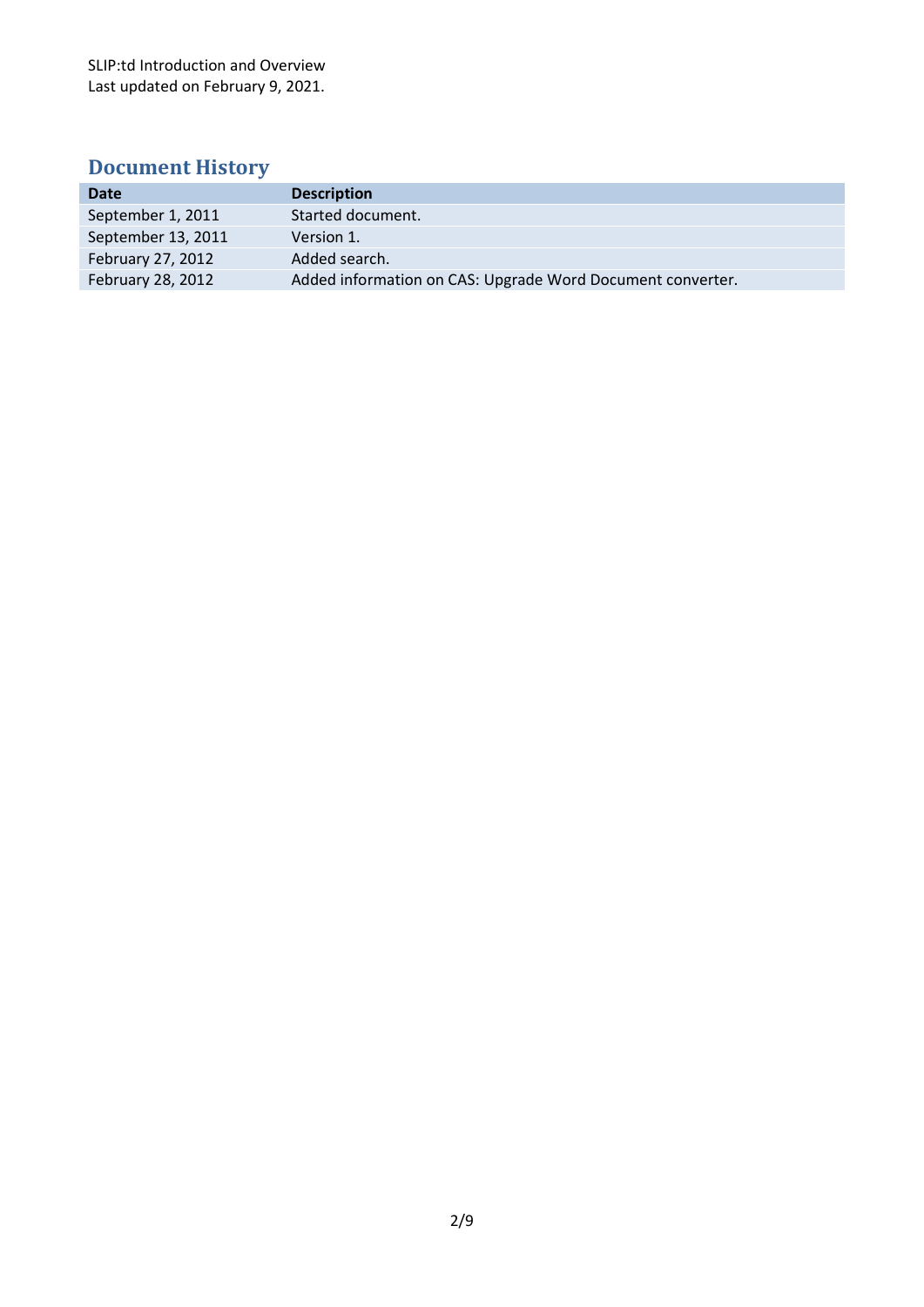# <span id="page-2-0"></span>**Introduction**

This document describes what the SLIP:td offering is and which components are included. This is merely an overview of what is available. Please see the remaining documentation for details on how to install, configure and use the various components.

### <span id="page-2-1"></span>**What is SLIP:td?**

SLIP:td provides an infrastructure for publishing content on intranet and Internet platforms. The system integrates with your existing document management system to ensure that the content is made available for content consumers in an accessible way in a web site, an asset repository or both.

The backbone of SLIP:td is based in Microsoft SharePoint. SharePoint provides a feature rich platform for both document management and web content publishing. By building upon these features SLIP:td offers a comprehensive set of components to enable you to publish your content in various ways and control how and where your content is made available.

Originally SLIP was an acronym for SharePoint List Item Publisher. Historically it was only a component for uploading files and creating pages in SharePoint libraries. Later, it has been extended with transformation and deployment features among other things – hence the current name SLIP:td.

## <span id="page-2-2"></span>**Why SLIP:td?**

The need to produce quality web content is self-evident today. This is usually achieved with web content editors that enable direct web authoring of content. Another approach is to simply post the source documents on the web for download.

The motivation for the latter approach is that authors much prefer the capabilities and richness that comes with regular word processors like Microsoft Word. The downside is, of course, that a source document works very poorly for web content consumers.

There are also instances where hybrid approaches have been attempted; when the author completes his work in the word processor, he would copy-paste or use some sort of save-as-HTML feature to bring the content into the web site. This kind of process is rather cumbersome and error-prone.

Microsoft SharePoint does offer an attempt to fill this need, the [Document Converter Services.](http://msdn.microsoft.com/en-us/library/aa979484.aspx) Unfortunately that solution falls short in several key areas: Office Open XML format only, lost images, footnotes.

SLIP:td allows the authors to write content in their favorite editor, the word processor, while taking advantage of the advanced document management capabilities of SharePoint document libraries. It gives you a flexible framework for displaying your content in web sites along with a series of related features designed to make the flow of content painless.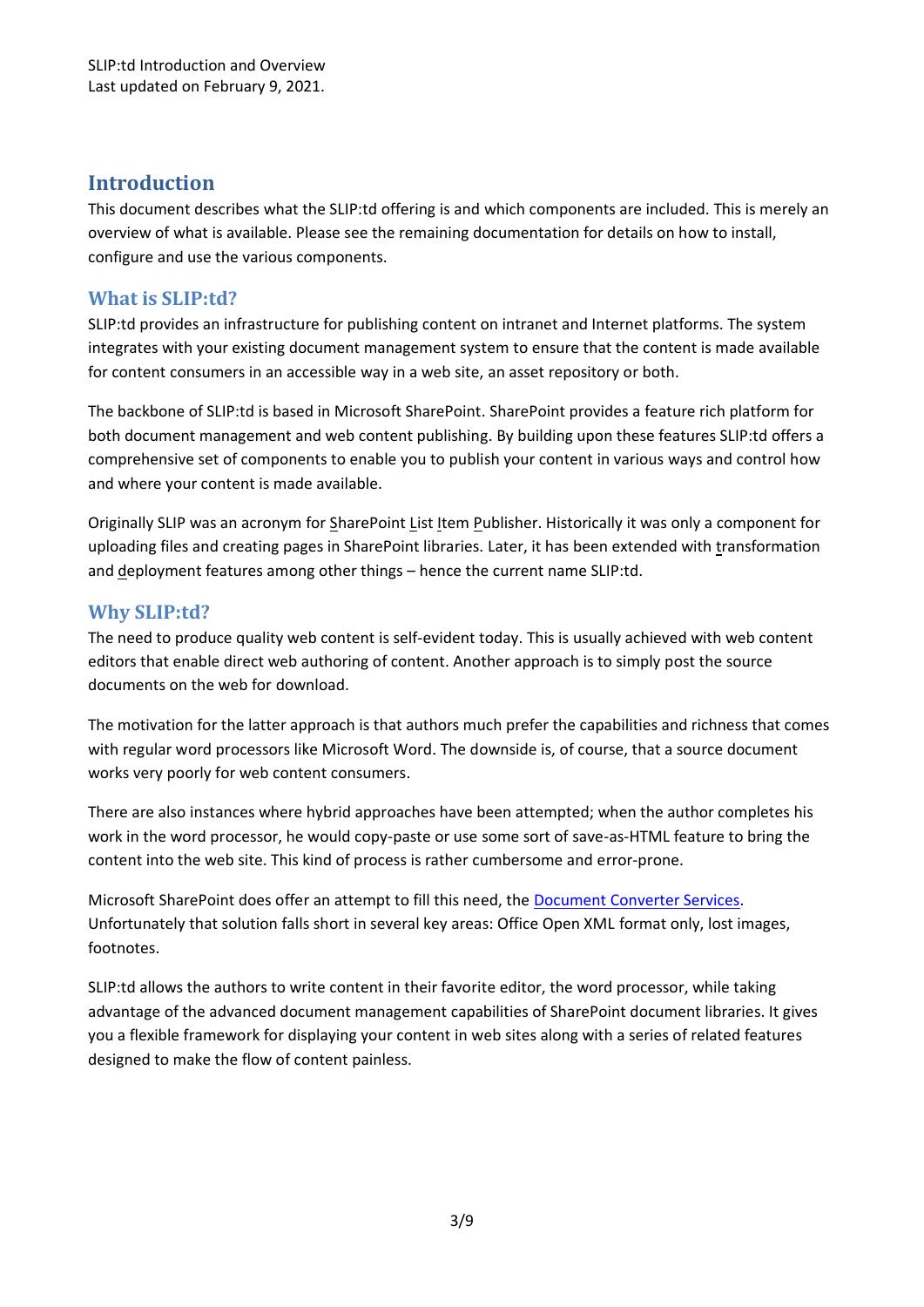# <span id="page-3-0"></span>**Overview**

At the core SLIP:td operates with a queue of tasks, the *SLIP Task List*, that are processed according to matching profiles which are defined in the *SLIP Profiles* list. The *SLIP Task List* is a container for packages of source files and metadata properties. Such a package is named a *Task*. Each task is automatically associated with a given profile and has information on when it should be processed, its priority, whether it is a deployment or retraction task and its current status.



- 1. SLIP connects to your existing document management system where it listens for changes to the source documents. When a relevant change is made, a SLIP Task is generated. It is also possible to generate tasks for items in a list or library on demand. This is useful for migration and previews.
- 2. In the *Task List* each task is inspected sequentially and assigned a profile based on the source document metadata properties. The metadata includes information about where the document is stored.
- 3. Each task contains the source file and a set of metadata properties.
- 4. Each profile contains a filter that determines which tasks it applies to. The processing of each task is logically separated into three phases: Preparation, conversion and deployment.
- 5. The last phase of processing is deployment where the output is written to the web front-end, a file system or some other deployment target.

#### <span id="page-3-1"></span>**Feature set**

SLIP:td includes a wide range of components that can be configured to suit most enterprise needs. The sections below describe some of the components that are available for each of the basic operation working areas.

#### <span id="page-3-2"></span>**Document management system integration**

#### *SLIP SharePoint Connector*

The *SharePoint Connector* listens for events in your SharePoint libraries and lists and creates tasks for appropriate events.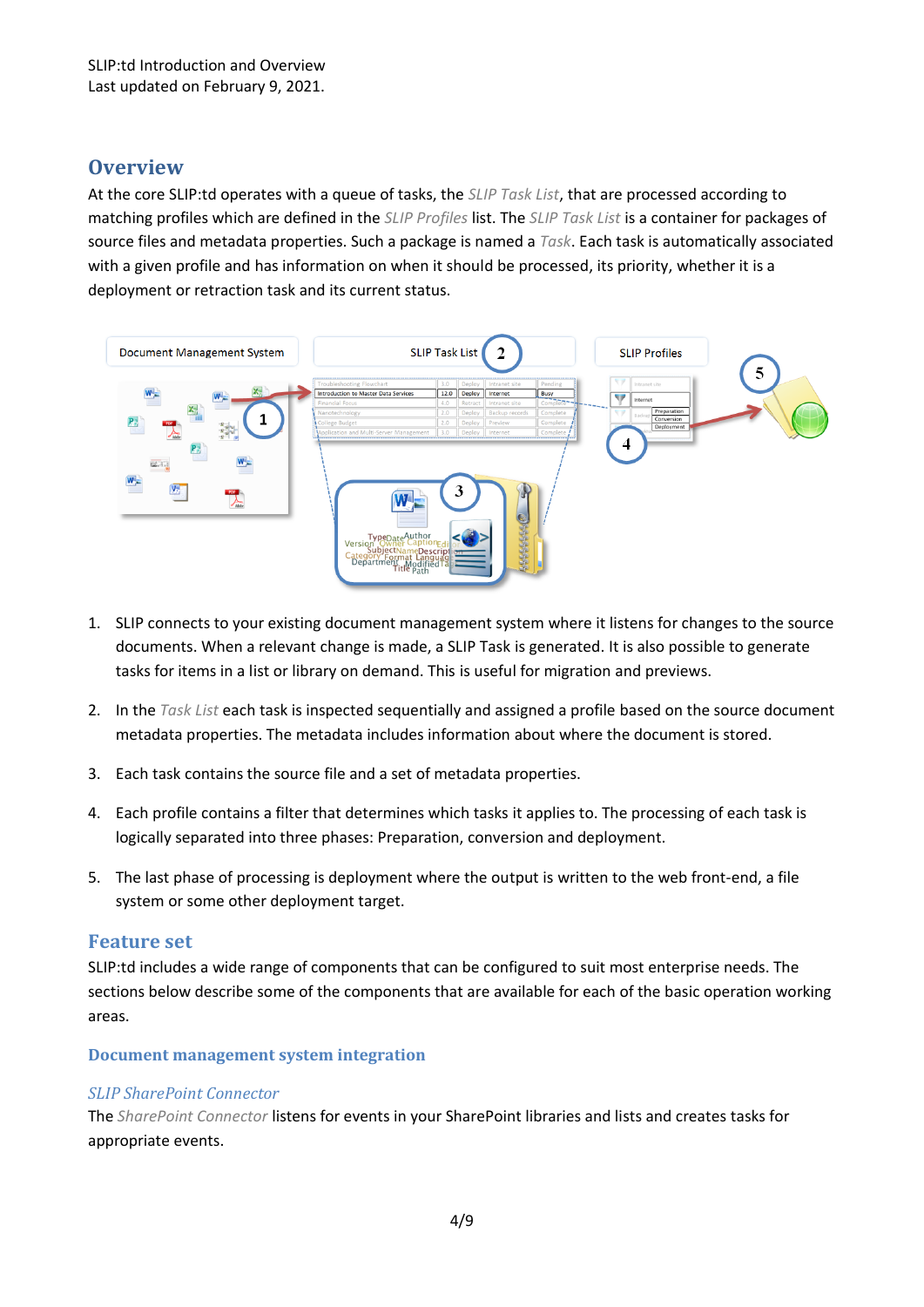Use this component to SLIP enable your SharePoint based document management system.

#### <span id="page-4-1"></span>*SLIP Create Tasks*

This feature provides a button for generating a batch of SLIP Tasks from the source documents in a document library. Occasionally it is useful to be able to initiate publishing for a set of existing documents without modifying them in any way. Using the SLIP Create Tasks feature, you can create SLIP tasks for a set of documents in a document library.

#### <span id="page-4-0"></span>**Content conversion, transformation and manipulation**

#### *Word Automation Services conversions*

SLIP:td includes converters that utilize *Word Automation Services* (WAS) to produce PDF, XPS and MHTML files from Word documents. The WAS is also used for upgrading binary Word documents to the newer *Office Open XML* formats. This is useful for migration and when the documents must be processed further by the *SLIP HTML Converter* for instance.

- The *Upgrade Word Document Converter* upgrades a Word document to the latest Office Open XML version.
- The *Word Document To MHTML Converter* saves the document as MHTML.
- The *Word Document To PDF Converter* saves the document as PDF.
- The *Word Document To XPS Converter* saves the document as XPS.

The WAS converters are only available on the SharePoint 2010 platform because SharePoint 2007 does not include WAS. SharePoint 2007 installations can instead use the SLIP Client Automation Service (see [below\)](#page-5-0).

#### *Task management preparators*

The core SLIP infrastructure includes a few preparators that allow you to manipulate tasks before the actual processing starts.

- The *Task Action Preparator* allows you to override the task action; whether it deploys or retracts content can be controlled with metadata properties.
- The *Task Expiration Preparator* generates a task for future processing that will retract the content being deployed by the current task.
- The *Task Filter Preparator* will remove a task. Sometimes this is the only way to prevent automatically generated tasks to be processed.
- The *Load Source Preparator* will attach a source file to an existing task. This is useful when tasks are batch-generated because the time it takes to transfer the binary source files may be inconvenient to the UI. That way the source file transfer is done only when required. Also, the watermark construction uses this to load its template.
- The *Assign Task Priority* preparator controls the task priority.
- The *Define Task Scheduling* preparator controls when the task should be processed.

#### *Special core converters*

There are also a few specialized converters included in the core SLIP infrastructure.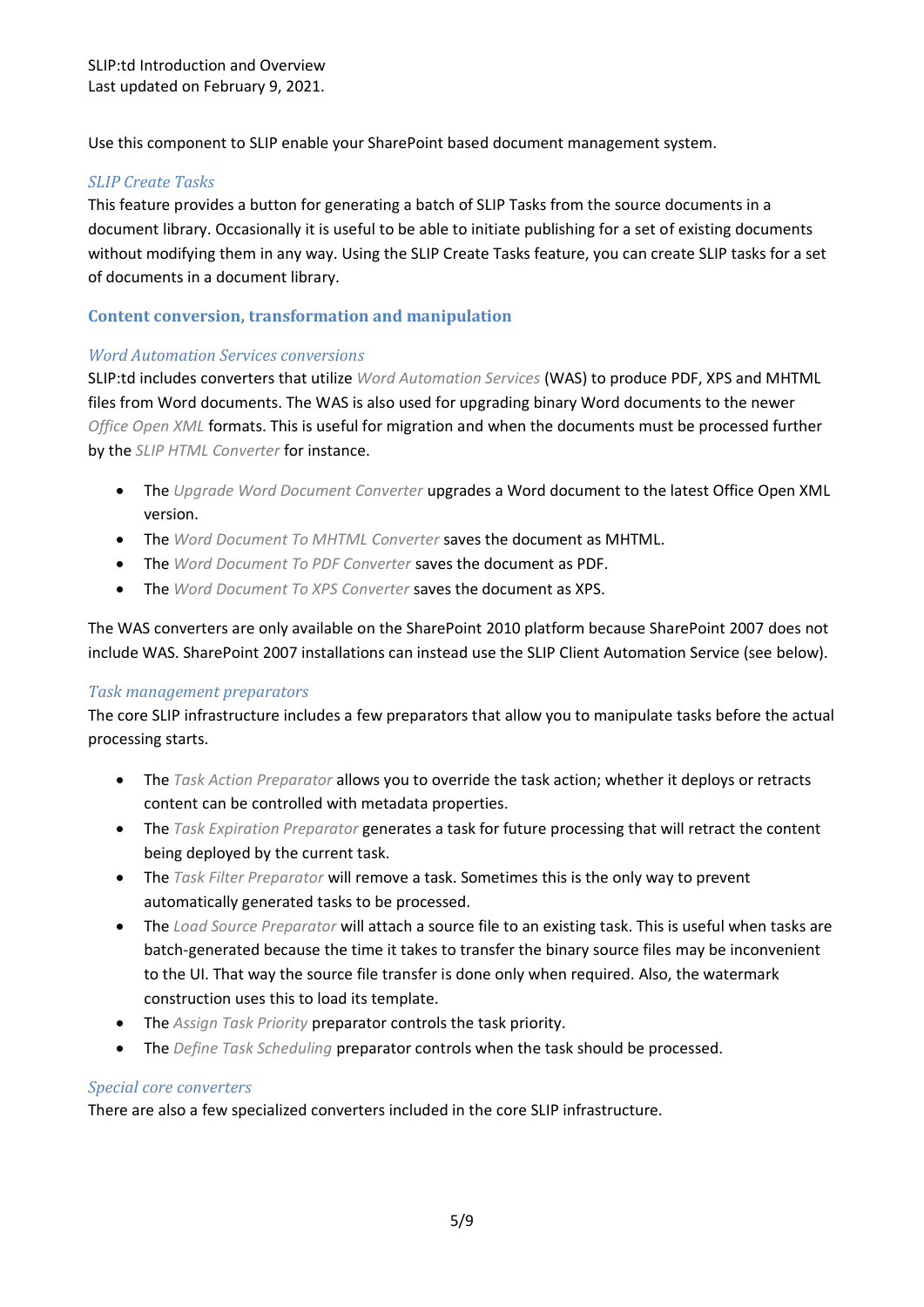SLIP:td Introduction and Overview Last updated on February 9, 2021.

- The *XML Source Reference Splitter* takes a task that must contain an XML document with a list of URLs to documents that should be published. This is similar in function to the *Create Tasks* button mentioned [above.](#page-4-1) In addition the task may contain a user token that limits the source document versions to only major versions; usually one does not want to publish draft items.
- The *XSL Transformation 1.0 Converter* allows you to perform an XSL transformation upon one or more source XML files. The output can be HTML, XML or plain text.
- The *Ensure Subtask Preconverter* simply verifies that a set of subtasks have completes successfully. This is useful when performing operations that include several source documents that need a final joining action like PDF compounding for instance.

#### <span id="page-5-0"></span>*SLIP Client Automation Service*

While the WAS enables us to process Word documents on a SharePoint 2010 platform, there may still be a requirement to process other office formats like Visio, Excel, PowerPoint and Publisher files. Also, since the WAS is not available on a SharePoint 2007 platform, there is a need to be able to process Word documents in another way.

SLIP:td provides the *Client Automation Service* (CAS), which is a Windows service that automates Microsoft Word, Excel, PowerPoint and Publisher enabling SLIP to generate PDF, XPS and MHTML files and upgrading binary formats to the newer Office Open XML format.

It is recommended to allocate a separate server for the CAS, in order to optimize throughput and reliability. The service hosts its own web server, so IIS is not required. CAS can work with either Office 2007 or Office 2010 but the best results are to be expected with an Office 2010 64-bit installation.

While the CAS performs the actual conversion work, the actual control elements are the CAS converters that are configured on the SLIP profiles:

- The *Word Client Automation Service Converter* which handles documents that can be opened by Word.
- The *CAS: Upgrade Word Document* converter which saves documents in the latest Word document format available.
- The *PowerPoint Client Automation Service Converter* which handles PowerPoint presentations.
- The *Publisher Client Automation Service Converter* which handles Publisher files.
- The *Visio Client Automation Service Converter* which handles Visio drawings.
- The *Excel Client Automation Service Converter* which handles Excel spreadsheets.

The primary function of these converters is to generate PDF files although, depending on the application, they each have some specialized options. They must be configured to point to a CAS server.

#### *SLIP HTML Converter*

SLIP:td provides a converter that can produce contemporary standards-compliant XHTML from an Office Open XML Word document (DOCX/DOCM/DOTX/DOTM). Since the conversion result, besides the HTML document, usually also contains images, the entire result set is packaged into a ZIP-file. The *SLIP Page Deployer* and the *SLIP Template Page Deployer* include special handling of such HTML-packages.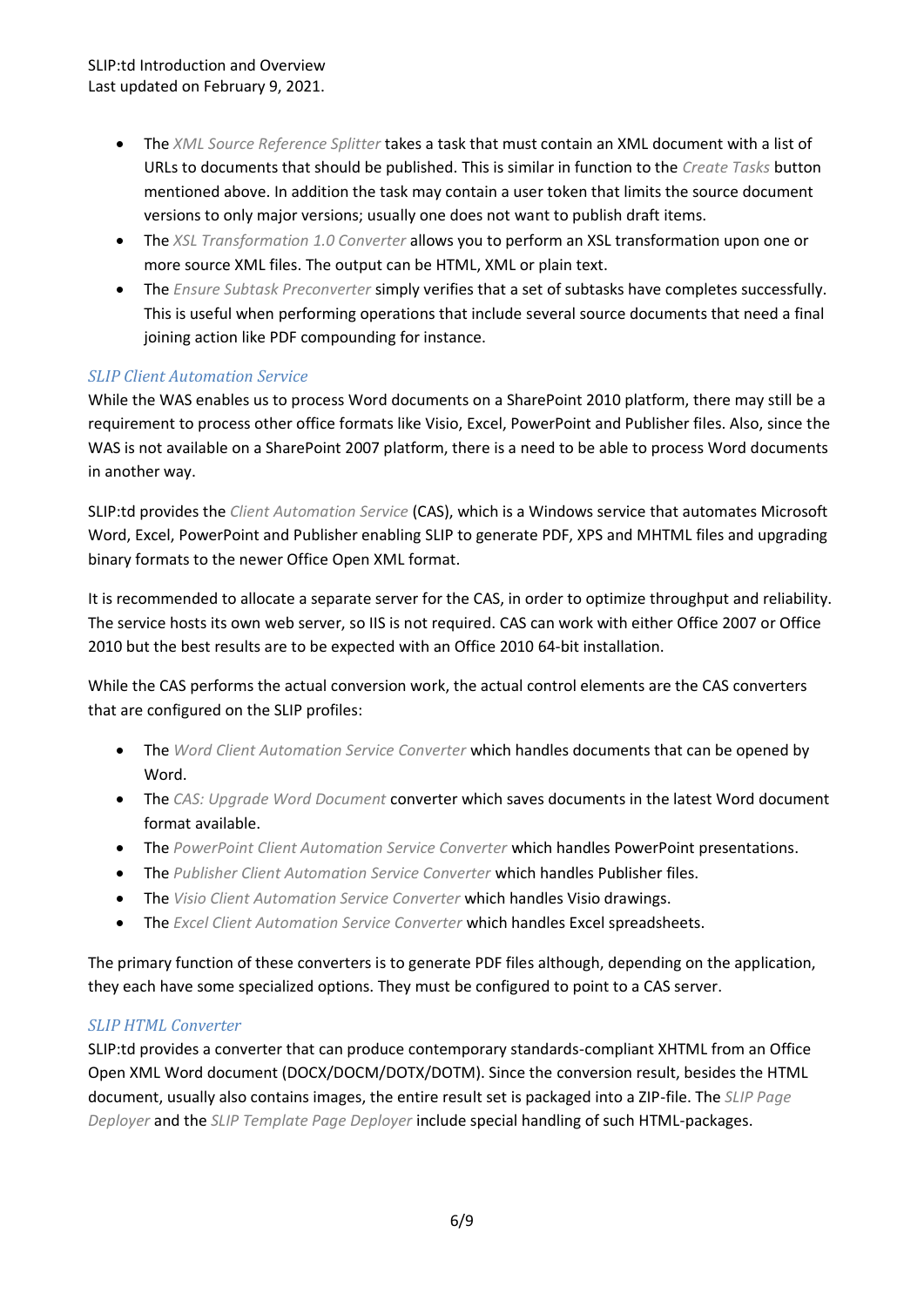#### *Special Office Open XML converters*

The Office Open XML format enables programmatic manipulation without the use of Office client applications. SLIP:td includes some special purpose converters that manipulate Word documents using the *Open XML SDK 2.0 for Microsoft Office*:

- The *Office Open XML Content Control Update* can populate Word Content Controls with metadata properties from the SLIP task.
- The *Office Open XML Document Header Footer Removal* can remove headers and/or footers from Word documents.
- The *Office Open XML Lock Fields* sets the lock flag on Word fields. This is necessary when saving as PDF/XPS with WAS because that will update all fields in the document and that is not always desired (e.g. FILE fields).
- The *Office Open XML Document Repair* corrects some errors that may emerge when Word documents are upgraded from binary format to Office Open XML format and may prevent the documents from being processed using the Office Open XML SDK.

#### *Converters for PDF manipulation*

SLIP:td includes a series of converters that create and manipulate PDF document using [PDFsharp:](http://www.pdfsharp.net/)

- The *Image to PDF Converter* generates a single-page PDF document with an image from a GIF, JPEG, PNG or TIFF file.
- The *PDF Compound Converter* generates one big PDF document from several smaller ones. It can optionally create an outline (navigation bookmarks) in the resulting document.
- The *PDF Page Number Converter* stamps page numbers onto the pages of an existing PDF document. This can be done in many different ways to suit the actual requirement.
- The *PDF Label Converter* stamps free text onto the pages of an existing PDF document. The styling as well as the content can be controlled in detail.
- The *PDF Watermark Converter* can stamp a PDF document with the contents from another PDF document. Like the *PDF Page Number Converter*, this converter also has many options to fine-tune the result.
- The *PDF Label Converter* stamps an arbitrary label onto the pages of an existing PDF document. This works very much like the *PDF Page Number Converter* except that the *PDF Label Converter* can use Task metadata properties and metadata mapping values in the label.

#### <span id="page-6-0"></span>**Content deployment and display**

In Windows SharePoint Services 3.0 and SharePoint Foundation 2010 there are no SharePoint publishing sites or SharePoint publishing features. Therefore the set of SLIP deployers are structured as a core set that works with the limited editions. This core set is then extended in a separate package that includes a Page deployer for publishing sites as well as other components necessary for display.

When displaying HTML content, SLIP offers a unique way of dynamically slicing the content into manageable chunks.

#### *Core deployers*

The core deployers provide basic deployment.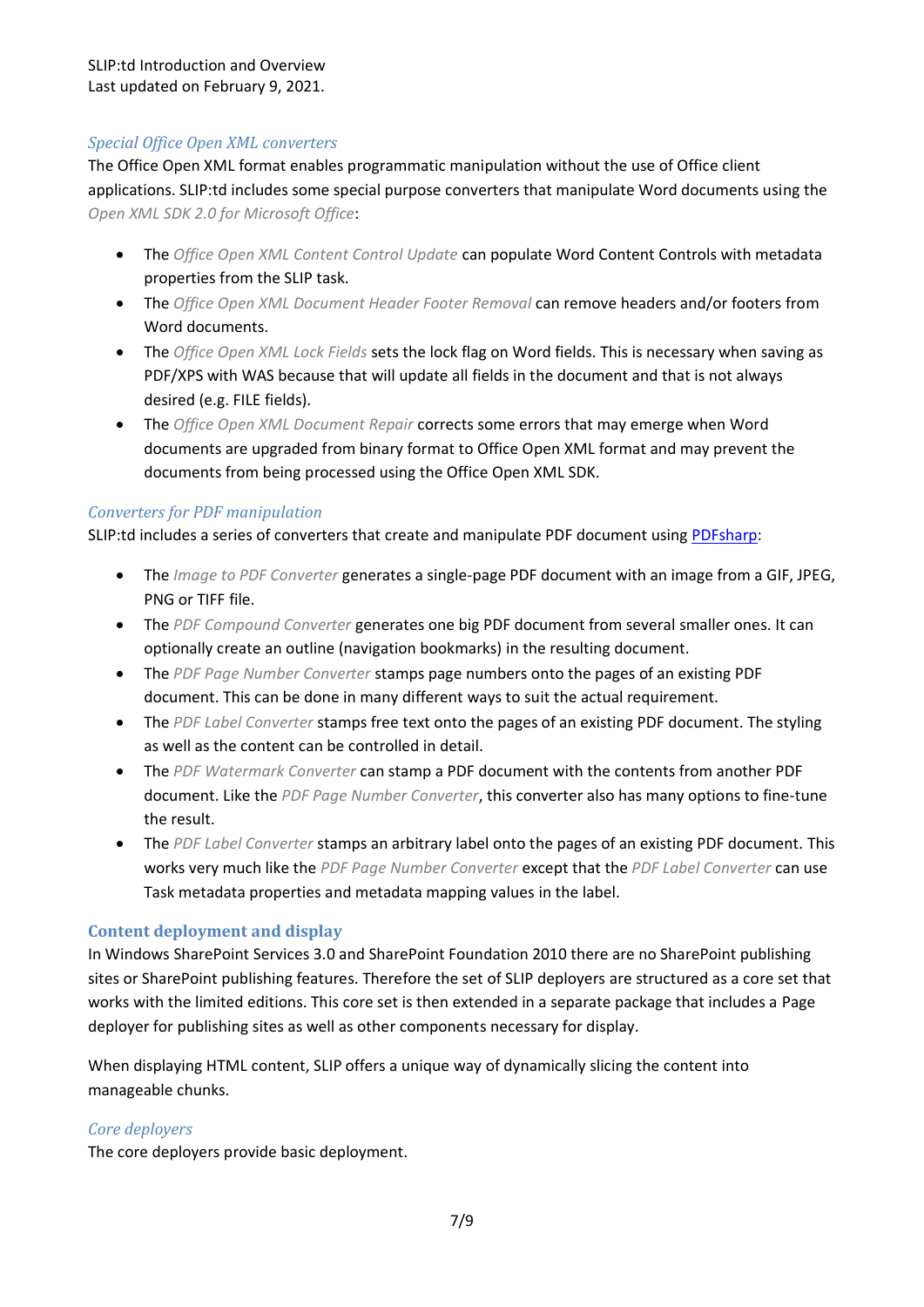- The *List Deployer* simply deploys items to a list or document library.
- The *Work Library Deployer* deploys to a special document library that acts as a temporary storage. This is used in PDF compounding for instance.
- The *Template Page Deployer* creates basic web pages, possibly with HTML content, by copying an existing template page and filling out properties. This is opposed to proper SharePoint publishing pages which use a page layout, but requires a publishing site.
- The *File System Deployer* will write output to a file system. Due to the multi-server architecture of a SharePoint farm it usually only makes sense to write to a network share.

#### *Publishing resources*

For publishing sites SLIP:td offers the SLIP SharePoint Publishing Foundation which includes:

- The *Page Deployer* that deploys publishing pages.
- A sample page layout with an associated content type that provides a starting point for viewing SLIP content in publishing pages.
- Several SharePoint controls for HTML content navigation and display.

#### *Search integration via indexer module*

The built-in SharePoint search supports adding custom modules known as protocol handlers or search connectors. Through this each SLIP page and section can be indexed and thus made available in SharePoint search results without further customization. The search module is installed via a farm scoped feature named *SLIP Search Infrastructure*.